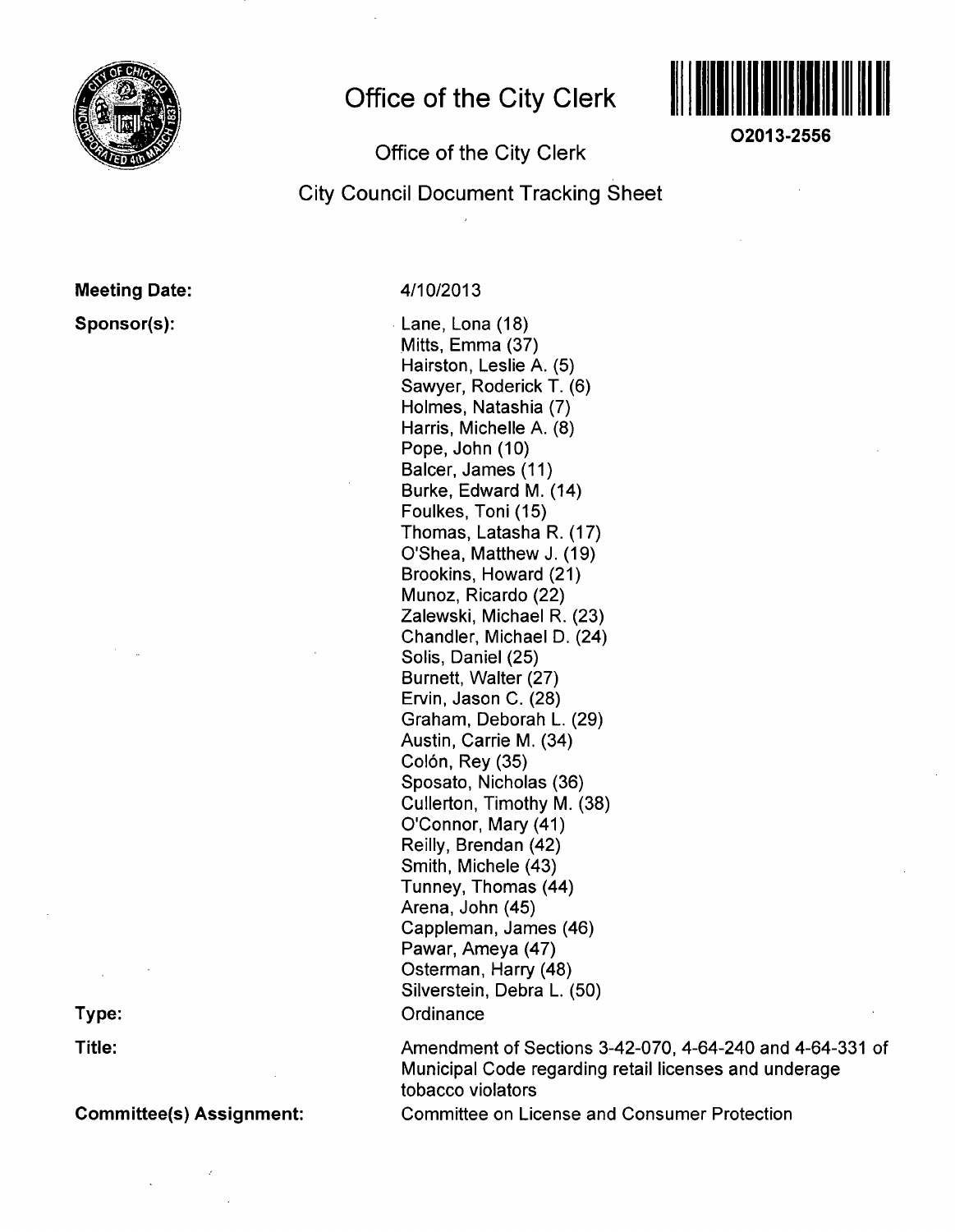Licence

## **ORDINANC E**

## **BE IT ORDAINED BY THE CITY COUNCIL OF THE CITY OF CHICAGO:**

SECTION 1. Section 3-42-070 of the Municipal Code of Chicago is hereby amended by deleting the language stricken and inserting the language underscored, as follows:

## **3-42-070 Reserved Penalty for violations of subsection 3-42-020(d), subsection 3-42-060(a), Section 3-42-080, and subsection 3-42-100(a).**

In addition to anv other penalty provided by law, two or more violations within a twoyear period of subsection 3-42-020(d). subsection 3-42-060(a). Section 3-42-080, or subsection  $3-42-100(a)$  shall subject the violator to license suspension or revocation as provided in subsection 4-64-240(a) of this Code.

SECTION 2. Section 4-64-240 of the Municipal Code of Chicago is hereby amended by deleting the language stricken and inserting the language underscored, as follows:

## **4- 64-240 Suspension^ and revocation, and nonrenewal of licenses.**

 $\mathbf{r}$ 

(a) Knowing or repeated Two or more violations within a two-year period of any provision of Sections 4-64-100, 4-64-101, 4-64-180, 4-64-181, 4-64-190, 4-64-200, 4-64-205, 4-64-210, or 4-64-220, or of any of the sections and subsections listed in Section 3-42-070 of this Code, by a licensee shall be grounds for license revocation, or suspension, or nonrenewal of such license in addition to any other penalty provided by law. For purposes of this section, "license" includes any and all licenses issued by any officer, department, or agency of the City of Chicago required for retail or other business operations at the location at which the offense occurred, and includes but is not limited to retail tobacco licenses.

## *(Omitted text is not affected by this ordinance)*

SECTION 3. Section 4-64-331 of the Municipal Code of Chicago is hereby amended by deleting the language stricken and inserting the language underscored, as follows:

## **4-64-331 Underage tobacco violations - Civil penalty.**

## *(Omitted text is not affected by this ordinance)*

(c) Any person who commits an underage tobacco violation under violates Section 4- 64-190 shall be liable for a civil penalty of  $$1,000.00$  for the first violation; and for a civil penalty of \$2,000.00 for the second and each subsequent violations within two years; and the